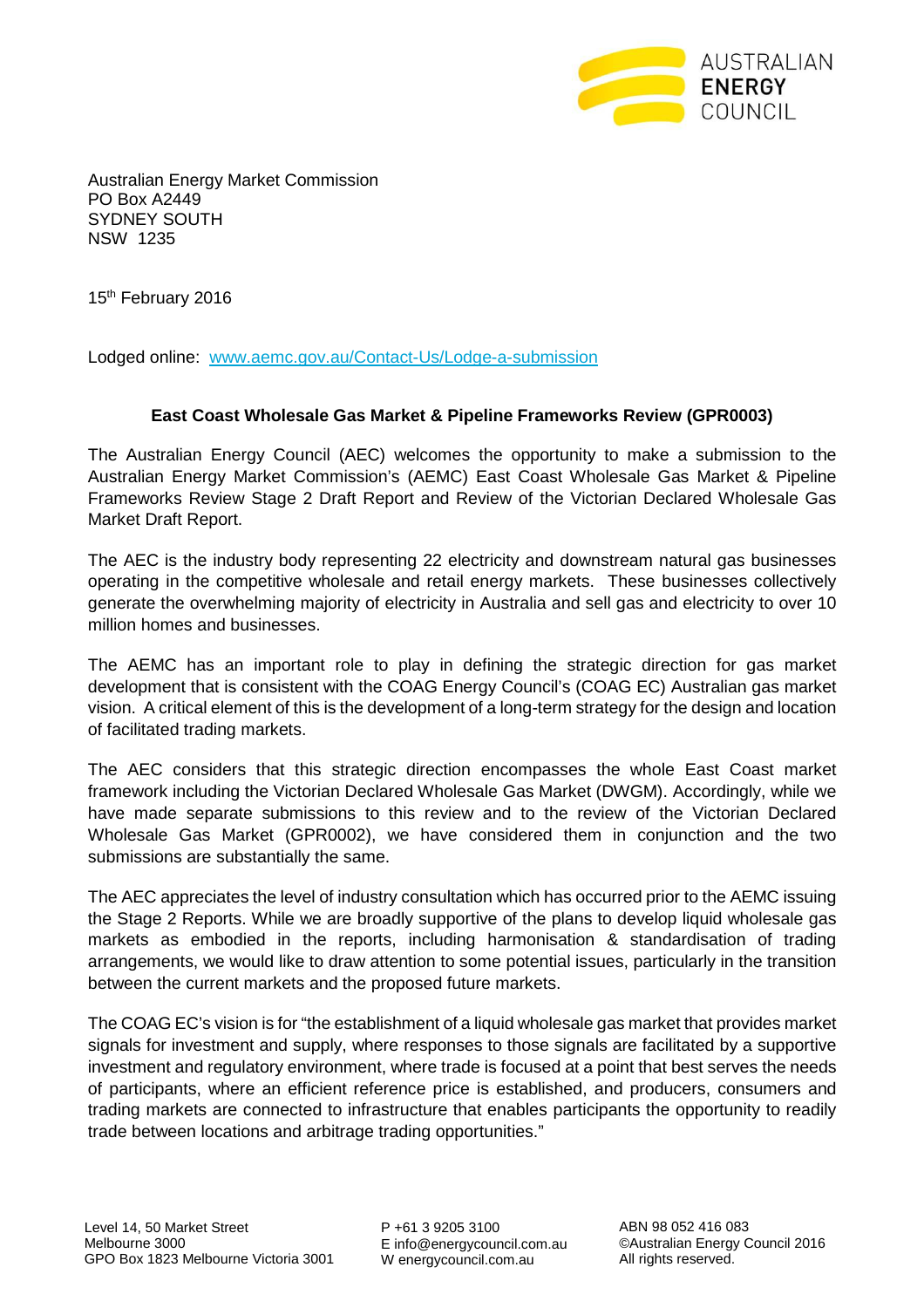To the AEC, this implies that the evolution of wholesale trading markets should be tested against the COAG EC's vision at regular intervals to ensure that new reforms that have been implemented are advancing the achievement of this vision, and further regulatory intervention suspended if the tests are satisfied. It is worth noting that some key performance indicators may not be met immediately, as trading may take some time to establish.

The breadth of the COAG EC's vision means that the four liquidity measures proposed in the Stage 2 Draft Report may need expansion to ensure that all aspects of the vision are assessed, and other measures may need to be developed to test against the vision. For example, an assessment of whether market participants are unreasonably reserving capacity may need to be considered, and whether the proposed hub structure is the best mechanism to facilitate trade between regions, noting the different geographies between Australia and overseas jurisdictions where such virtual hubs have been implemented. The four liquidity measures proposed also appear to be overly ambitious when compared to the liquidity that currently exists in the forward electricity market.

The transition process is very important to the AEC's members as many have long-term, legacy contracts which will be affected by the proposed changes to market design hence their concern about proposals which may extinguish existing contractual rights without providing adequate compensation. For example, we are concerned that the proposal for a day-ahead auction for contracted but un-nominated capacity may inadvertently reduce the ability for gas fired generators to renominate on the gas day. This will significantly affect the flexibility of these generators in the electricity market.

The high-level market design proposed cannot consider the gas market in isolation. For example, gas will be increasingly required for power generation at short notice to cover shortfalls in supply from intermittent energy sources. On that basis, curtailment precedence will affect generation dispatch, and decisions about allocation of capacity on a day may rest with the hub operator who may be seeking the best return, not necessarily the best market outcome. In addition, the publication of forecast nominations, primary capacity sales, capacity trades and/or auction results on the Gas Bulletin Board or capacity trading platforms may provide signals to the electricity market on proposed generator running schedules. This may occur even if names are withheld or nominations are grouped at several delivery points. Thus, the detail of market design will need to consider these interactions to ensure that market participants are treated fairly and the competitive gas & electricity markets remain level playing fields. Detailed and timely historical data, as in the National Electricity Market, is therefore a preferred method of establishing greater transparency.

Expanding on this point, the AEC supports the publication of additional market data on the Gas Bulletin Board and suggests that thresholds be used to simplify the decision-making about whether a market participant needs to provide data or not, but with the caveat that providing such data should not unreasonably expose confidential information or market positions. We would also prefer that the Gas Bulletin Board concentrates on being a data repository, with data structure changes kept to a minimum to ensure that users are not exposed to constant IT revisions, and any analytical applications are developed either by market participants themselves or third party providers, as is the case currently with the electricity market. This will ensure the Bulletin Board, a public good currently funded by shippers, is as cost efficient as possible.

Phone +61 3 9205 3100 Email info@energycouncil.com.au Website www.energycouncil.com.au

ABN 98 052 416 083 ©Australian Energy Council 2016 All rights reserved.